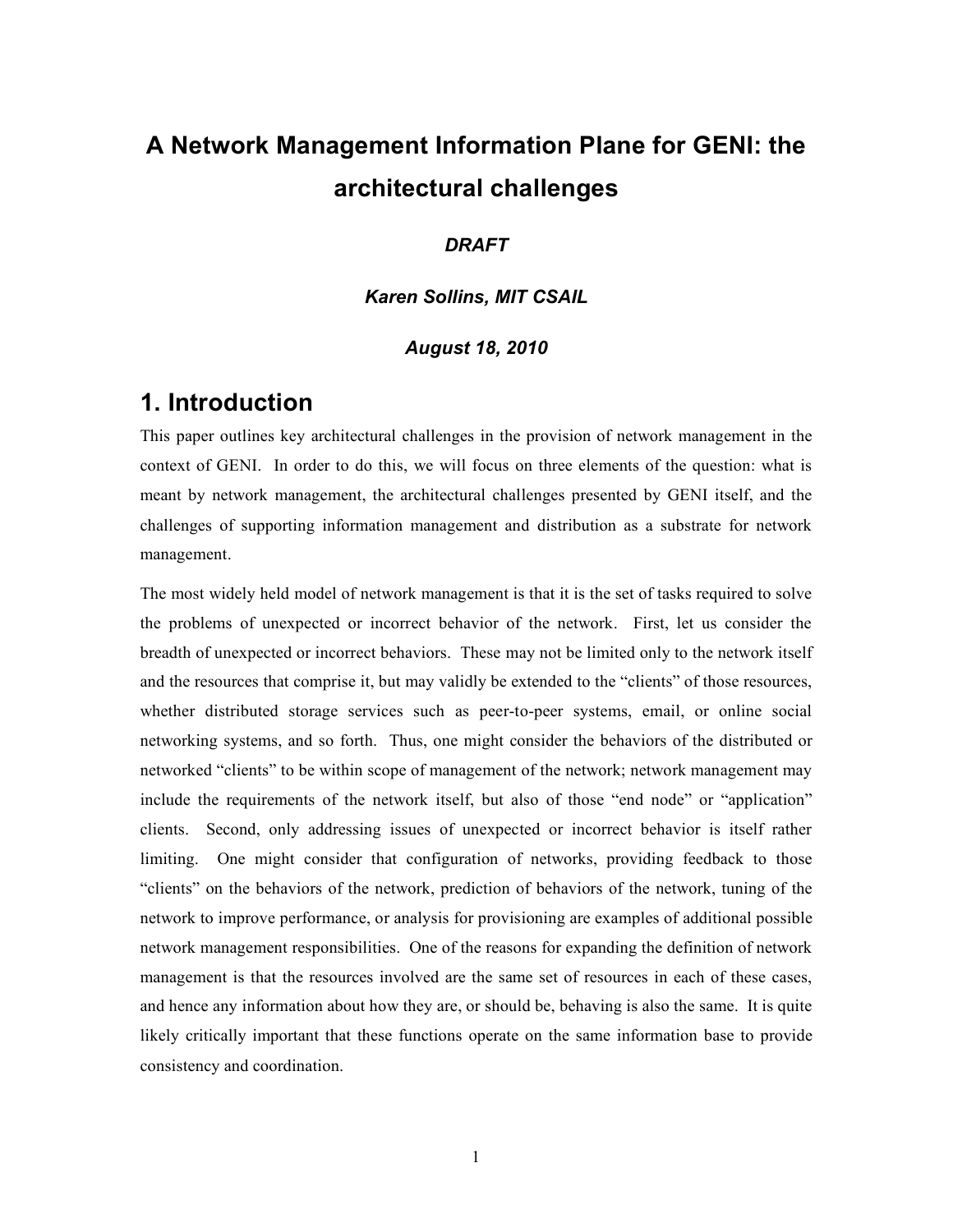In this context our next set of architectural challenges derive from GENI itself. Here we see two key architectural forces, layering and federation. We will consider these separately, although clearly within GENI they exist in a symbiotic relationship.

Let us consider layering first. Simply put, GENI defines a four layer architecture, with the Ops and Management Plane at the bottom and the Experiment Plane at the top. Above the Ops and Management Plane sits the Slice or Control Framework Plane, and between that and the Experiment Plane sits the Measurement Plane. Each layer uses the resources provided by the layer below it and provides its own resources to the layer above. Some of the resources, such as transport capabilities must be passed through a layer and up to its supported layer, while others may not. For the moment it is interesting to focus on those capabilities that are passed through the layers. We note that although a layer may "pass through" a resource such as packet transport, it is likely to reserve some of that resource for itself, providing to its upper layer only some of what was provided to it, for its own operation. Thus, for example the Slice Plane will provide transport among the slivers that comprise a slice, but it will also use some of the transport capacity provided to it to create and manage slices. This insight will play a role in our later analysis, in particular with respect to management.

The federation model proposed in Spiral 2, especially by the TIED project, reflects the realization that there will not be a centralized control model or mechanism for GENI. If it is to support not only clusters and other aggregates brought to the table, but peer networks, especially from other parts of the world, there will be no single central authority. It must operate effectively in a cooperative and distributed manner. This carries with it not only the need to clarify how collaborative decisions will be made, but also the incentives to encourage such collaboration.

With our expanded approach to network management and the double challenges of GENI's layered model and federated organization, we will then examine what we believe is the key substrate that will be required for effective network management, both across that federated environment and through the layers, an information substrate.

### **2. What do we mean by "management"**

Let us now return in more detail to an examination of the term "management". We will begin with an examination of the most basic management function, the management of failures and misbehaviors, and then look beyond that.

The network manager spends a significant amount of time handling alerts and error reports, analyzing the causes of those signals in order to determine whether something in the management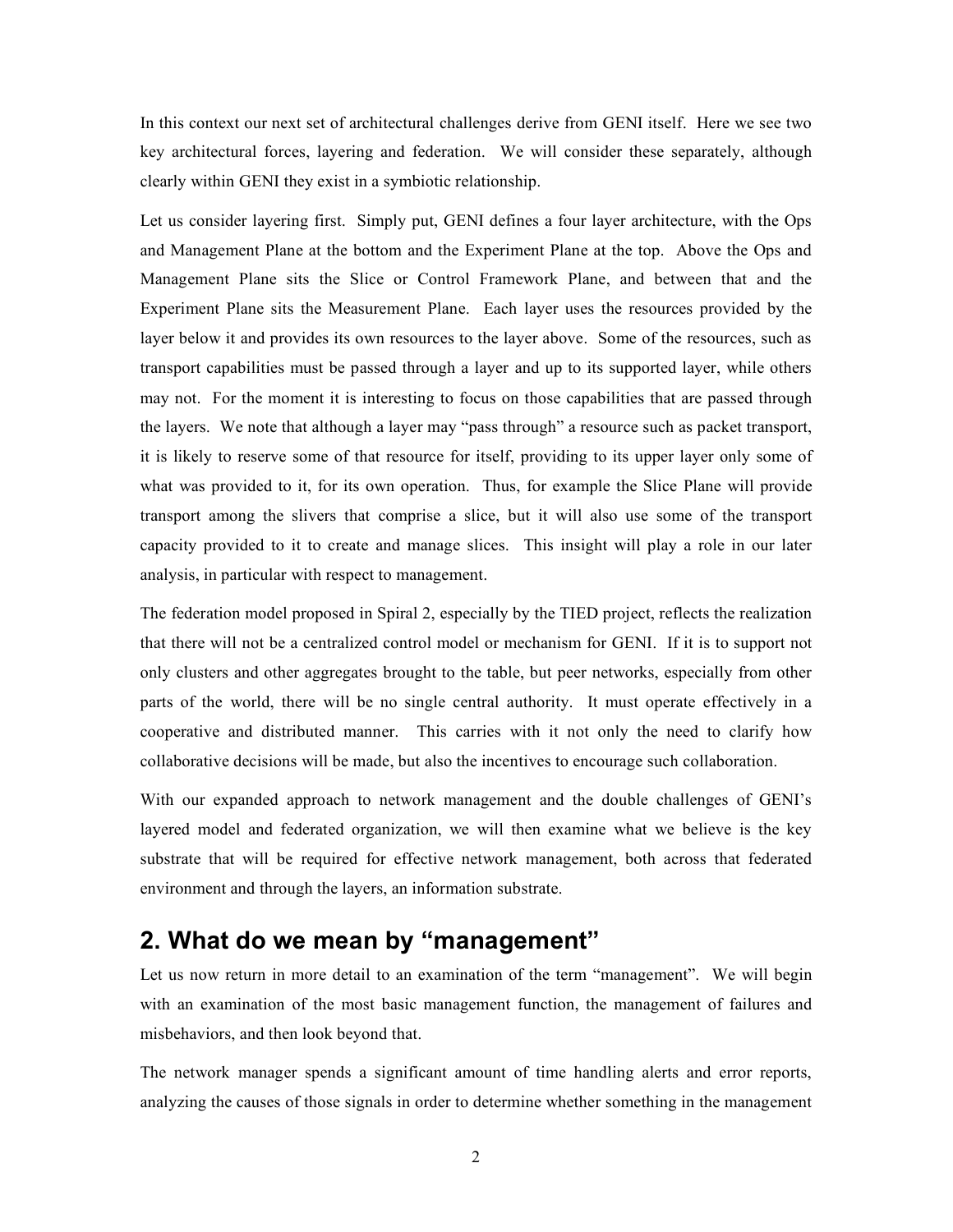domain is not operating correctly, often doing triage as needed, and then figuring out what to do about those situations that require attention. This may take two forms, mitigation and repair. This set of problems is itself quite challenging. Problems that may be faced include:

- Processing incoming signals, both to eliminate duplicates and to rank order them in terms of priority and possibility effort to address
- Determination and acquisition of the information required to work backwards from the signal. It is worth noting that some information may be directly available either through a variety of techniques from ongoing to a priori collection, but some may only be available through inference on other information that can be acquired
- Working back from an alert or signal to the real source of the problem
- Acquisition of expected or correct behaviors
- Comparison and evaluation of expected and observed behaviors
- Evaluation of options for addressing the situation, considering a variety of costs (time, resources, money, etc.) in light of the criticality of the problem.
- Execution of a plan.

If we step back from this, we realize that, first this in itself is a non-trivial and often nondeterministic set of tasks. In addition, it is in practice only part of what network managers do. Two critically important other responsibilities are those of configuration and provisioning. Configuration reflects an often-complex set of choices about how to choose among the many options that may be available in organization and allocation of resources, frequently incorporating policy challenges as well. It is worth noting that in our diagnosis outline above, often the final plan that is executed will be a reconfiguration. Configuration and reconfiguration may require not only allocation or assignments, but timing, e.g. certain resources may need not only to be configured but also operational prior to others being configured and made operational. This all in itself is a complicated set of tasks, based on significant amounts of information and knowledge.

Again stepping back further, we note that management of network resources is done in the service of a set of client services, which themselves may be running on a distributed set of facilities, utilizing the network for communication. Once we bring these client services into the picture, we find a further set of requests on the network management facilities. Because most of the networking that is provided is not reserved and guaranteed, but rather statistical in some way and often best effort, these client services may make their own predictions of expected behaviors of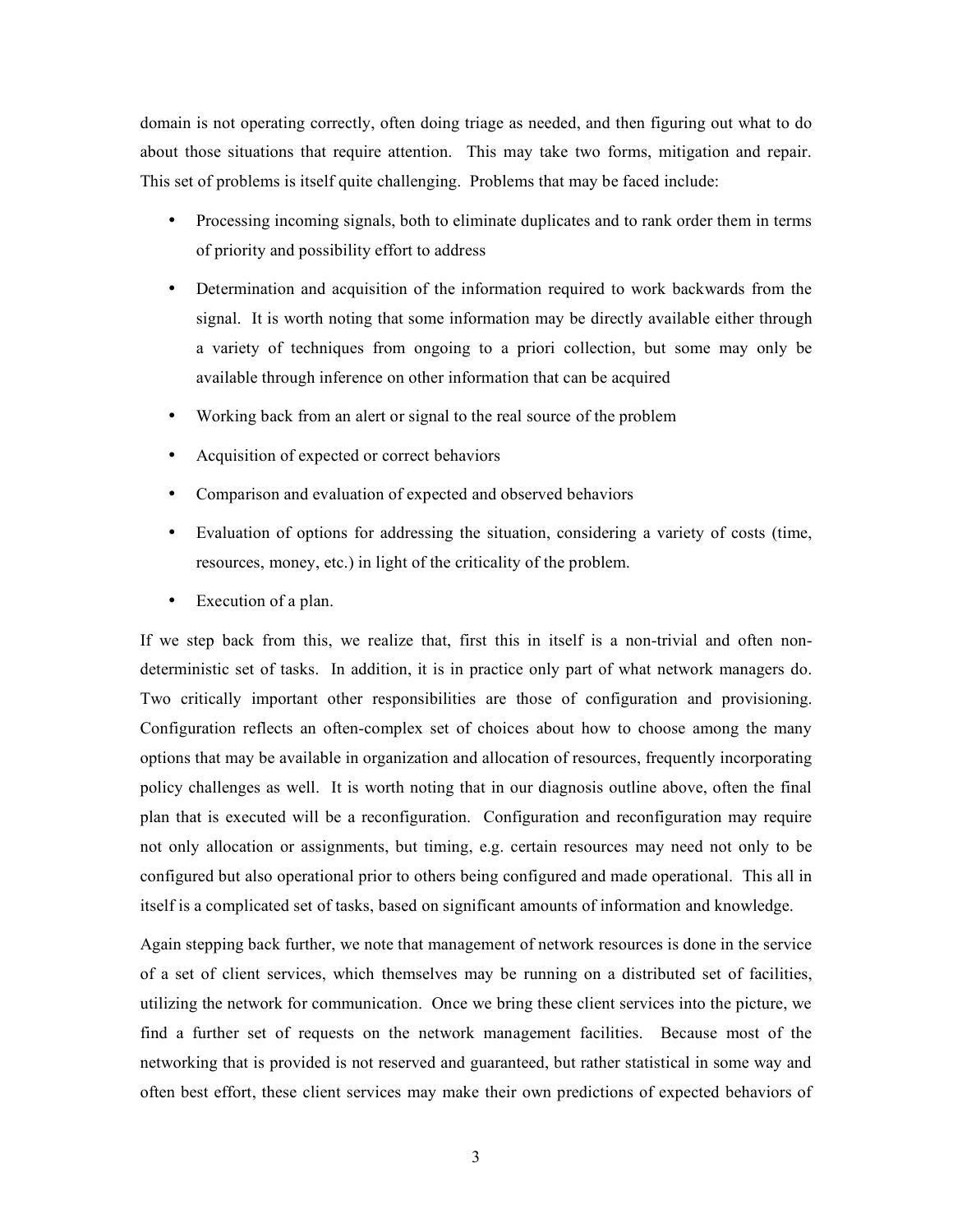the network. Increasingly we find third party services that try to aggregate these prediction services, both to provide increased service and to avoid duplication. Examples of this range from RON to iPlane. It is worth noting here that these predictions are often based on the same kinds of information that is required for both diagnosis and (re)configuration.

As we will discuss further below, in fact network management is increasingly made more complex because of the problems faced by usage that crosses management control boundaries. This is true not only in the network at large, but in GENI as well.

# **3. What is important in the GENI architecture**

We now turn our attention to GENI itself and for reference include our understanding of the GENI architecture in Figure 1. We will examine it from two dimensions. First, we will work our way down through the layers. We will then address its federated nature and where that is both exposed and hidden, as well as considering the role of the GMOC in this context.



**Figure 1: The GENI Architecture and Federation**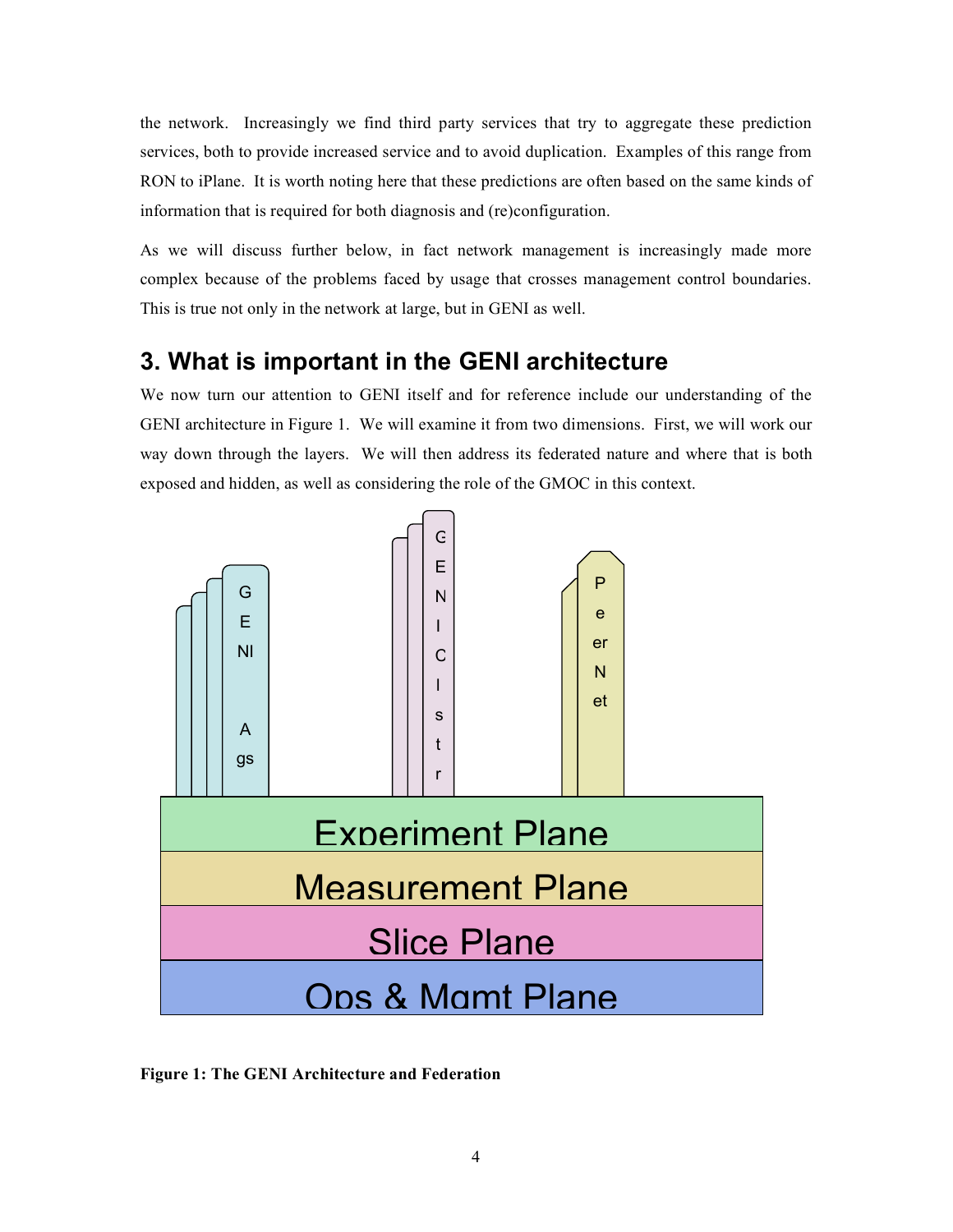#### *The layered GENI architecture*

The top level objective of the GENI effort is to provide network researchers with apparently isolated environments in which to run independent and potentially parallel experiments. From the perspectives of these users of GENI, they are running their experiments in isolated networks, that are not affected by either the other GENI users or the GENI infrastructure itself. It is worth noting that this kind of isolation does not require that they be isolated from the broader Internet, because in many cases that may be an important aspect of their experimentation. Instead, to the extent they are using GENI provided resources, from their perspective they have complete access to those resources, apparently without effects from other experimenters. Of course, this may be mitigated by resources that are not guaranteed to them. An example may be bandwidth. If an experiment is provided only statistical bandwidth between two slivers, the path may be influenced by other experiments with which it shares the links. If the experiment is provided with two slivers that communicate via the Internet, then the bandwidth may be influenced by outside activity as well. The observant reader will notice that if a slice is being supported by slivers provided by peering networks (e.g. GENI and Onelab), the "links" between nodes in the experimental network will most likely be over the public Internet and therefore built on statistically shared resources. That all said, the abstraction that is provided to the experimenter here is a unified network as defined by the experimenter for purposes of experimentation.

In the GENI layered model, the measurement plane sits below the experiment. This suggests that the measurement plane actually provides two things. One is what one would expect, the framework for measuring and monitoring experiments, without having an impact on the experiments themselves. This suggests that the resources used to do and manage measurements must be allocated outside the set of resources allocated to the experiments themselves. The second thing that the measurement plane must be doing is passing through the resources from the supporting layer (what we have labeled the slice plane) that will be composed into the experimental network itself. For example, if a network node is to provide storage for the experiment, and the measurement plane also requires storage, access and usage of storage available to the measurement plane must be split, so that the experimental node is provided with a virtual file system without conflicts from the measurement activities.

There is a different approach that could have been taken here, but from the GENI documents appears not to have been. It could have been the case that the measurement and control or slice planes both sit in parallel on top of the operations and management plane and the experiment is configured to sit on top of both of them. This would then suggest that the resources derived from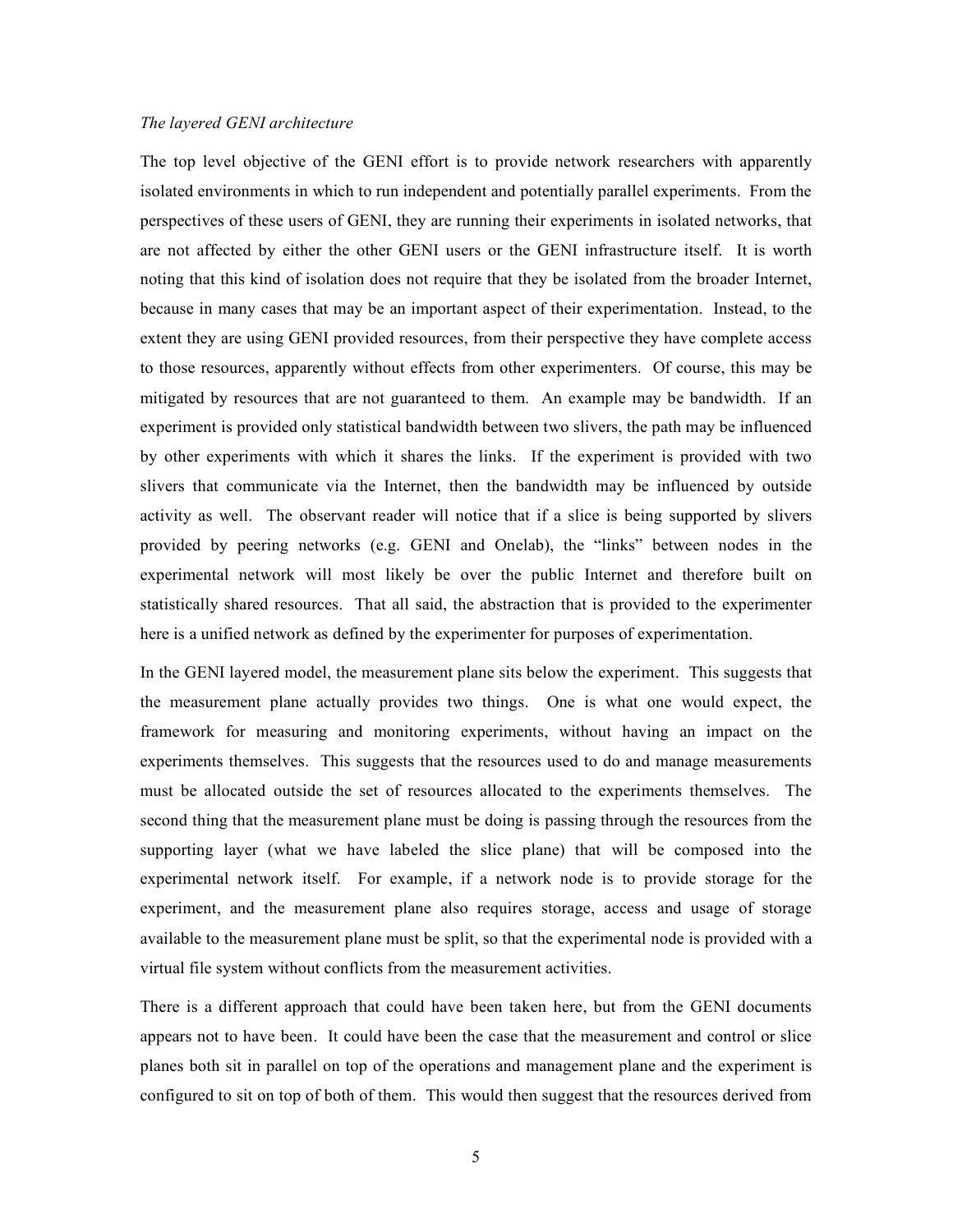the measurement plane would be provided separately from those derived from slice and control activities, specifially the resources used to create and manage the experimental networks. We will return to this discussion in discussing the challenges for network management in this context.

The lowest plane architected by GENI is the operations and management plane. It is the responsibility of this plane to provide access to the supporting resources, both in the form of configuration (organization) of the resources and management support when this substrate is not operating as expected or intended. In other words, it is in this plane that the focus has been placed on adequate or expected performance, and what to do when those goals are not being met. This is a fairly standard approach, because it is well understood that if the physical and lower layers in a network are not operating as intended, then any abstractions sitting above them also may not be meeting expectations. As we will note below, unfortunately, this is not the whole problem. The measurement plane gives us a hint of that. The architecture has a home for figuring out whether the low level resources are working adequately and a home for figuring out how an experiment is performing. We notice here, that there is a gap and furthermore, no real opportunity to drill down from behaviors in the experiment through the planes to understand the sources of targeted (mis)behaviors.

#### *Federation*

If we start with the Oxford English Dictionary, we find two primary definitions of the work "federation", with different implications. The first reflects the formation of a "unity" from a set of otherwise independent organizations, in which each retains control of its internal or local affairs. The second includes not only the existence of the league of federated organizations, but also the concept of a parent or central control, especially with respect to external relationships between the federation and other entities with which it interacts. We can see these two concepts reflected in the Spiral 2 vision of federation in GENI, as is being described in the recent versions of the **Slice-based Framework Architecture** document.

If we return to Figure 1, we have depicted sets of GENI clusters, GENI aggregates, and Peer nets. Each example of each of these can be considered a member of the federation, with different degrees of coordination and collaboration among them. Thus, for example, a set of Emulab based facilities might become a federation as has been done in some of the TIED demonstrations. That federation may itself federate with the US-based PlanetLab cluster within the US-based GENI federation. But internationally, US GENI may federate with OneLab or K-Lab (Korea) or J-Lab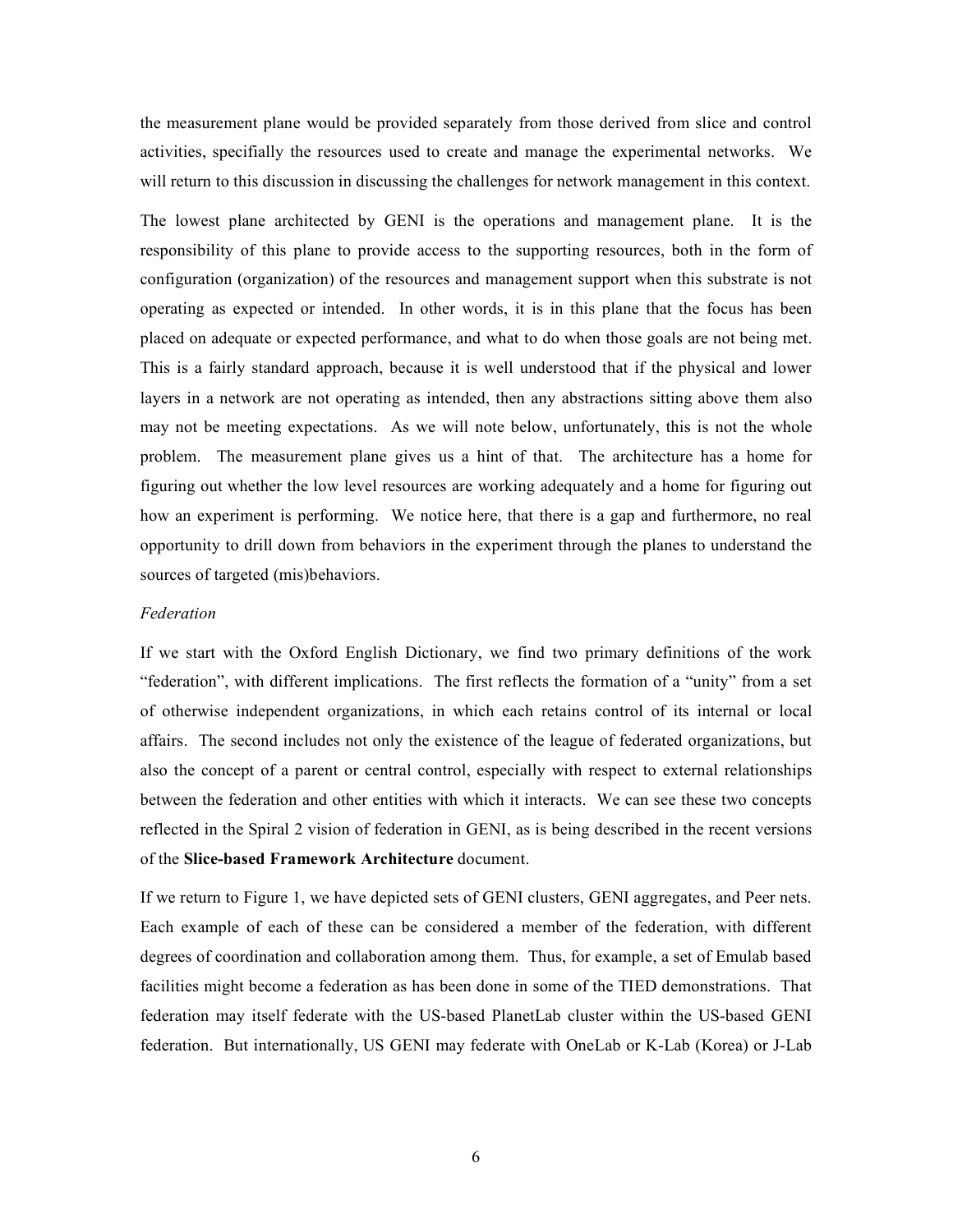(Japan). In the federated model, each federant retains control over the allocation and usage of the resources it contributes.<sup>1</sup> In contrast, from the outside the experimental facility provides an appearance and control structure that allows the experimenter or other user of the facility to interact with the facility as a whole, and not have to negotiate individually with each federant.

Perhaps even more importantly, from the perspective of this work, management also needs to be federated. We see the beginnings of this, but only in its most basic form in the GMOC. The GMOC is intended to collect statistics and information about operational activity across the whole federation and expose that to the user and management community. That said, it will be completely dependent on the federants providing the information it intends to collate and provide. Because of the federated nature of the facilities, the GMOC can only request information, and the participants can determine the extent to which they will comply with those requests.

To conclude, we propose that there are two orthogonal architectural principles of GENI that provide the architectural context in which management must reside. The first is the layering or GENI plane architecture, which supports increasingly rich layers of abstraction, but also suggest that for those resources that are "passed through" a layer, some may be allocated to the use of the layer itself and some to the layer above. The second principle is that of federation, which is reflected in the combination of local control over local resources with a common, unified front to external users.

## **4. Challenges in supporting information for management**

With our broad definition of management and the architectural principles of GENI described in the previous two sections, we can now consider the question of where management fits into the architecture and the challenges for it. We will examine the need for management in the two orthogonal dimensions of the GENI architecture and then look for the points of commonality and those of necessary diversity.

Let us begin with the current layered "plane" structure. We argue here that each plane itself needs to be managed, to configure it or reconfigure it, analyze it for correct or adequate behavior and address situations where that is not true, and possibly to predict behaviors, in order to provide

l

 $<sup>1</sup>$  The Emergency Stop effort apparently ran into exactly this issue. As was discussed in the last GEC, in</sup> July, 2010, when it is determined that an emergency stop should be executed, apparently there is no recourse if a federant chooses not to abide by the emergency stop. It can make its own internal decisions, with little or no recourse.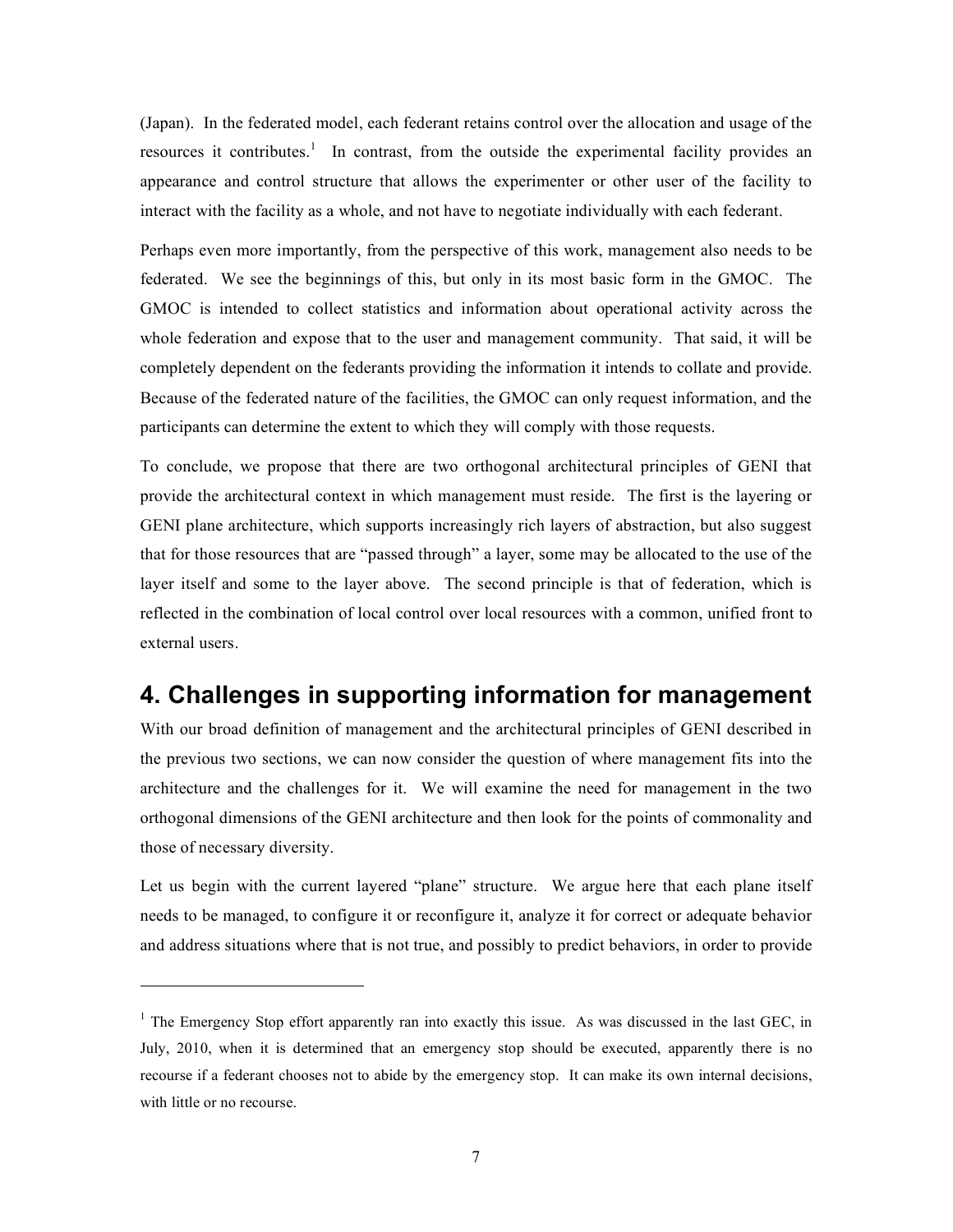improved resource usage by the layers above. We choose here to consider this bottom up. The Ops and Management Plane will provide, for example, the paths between facilities components, the services for discovering resources available in remote facilities, and so forth. Hence, in order for the Slice Plane to operate effectively, it must be able to depend on adequate and correct behavior from the Ops and Management Layer. If the supporting services, whether routing among resources in different aggregates or providing correct DNS lookup for researcher authentication services, or a large number of other capabilities, the Ops and Management Plane itself must be managed. As mentioned in Section 2, the kinds of management activities may vary widely, but they will be based on observation of behaviors of the resources and some model (information) about the definitions of behaviors. Configuration and reconfiguration may be more dependent on the latter, diagnosis of failures dependent on both, and prediction perhaps mostly on the former.

When we consider the Slice or Control Framework Plane, again, without management this plane will be operating in free fall. The resources to some extent will be different, including slices and the slivers assigned to them and the access control over them, etc., but if, for example, the Slice Framework creates slices, it will be important that the system be able to analyze whether the experimenter actually received the slices as designated, or the slivers were assigned correctly, and so forth.

When an experimenter runs an experiment, not only is it important that the measurement plane provide measurements of what occurred within the context of that experiment, but that the experimenter be able to be confident that the measurement plane itself was configured and operating as expected. This may, for example, mean that the measurement plane must be provided with both enough storage and enough transmission capacity to store the measurements where and when expected. If measurements are stored on a remote storage server, it may be critical to know that that server has adequate capacity and that the network path and disk access both have enough bandwidth to store the information. Again, information is at the core of this ability to have confidence in the behavior of the plane in question. As discussed, the measurement plane itself is likely to provide significant support for management of the experiment plane, although it may be in the service not only of collecting experimental results, but, as is often important for an experiment, may be important in collecting information about the context of the experiment. This contextual information that may also be critical to management at this plane itself.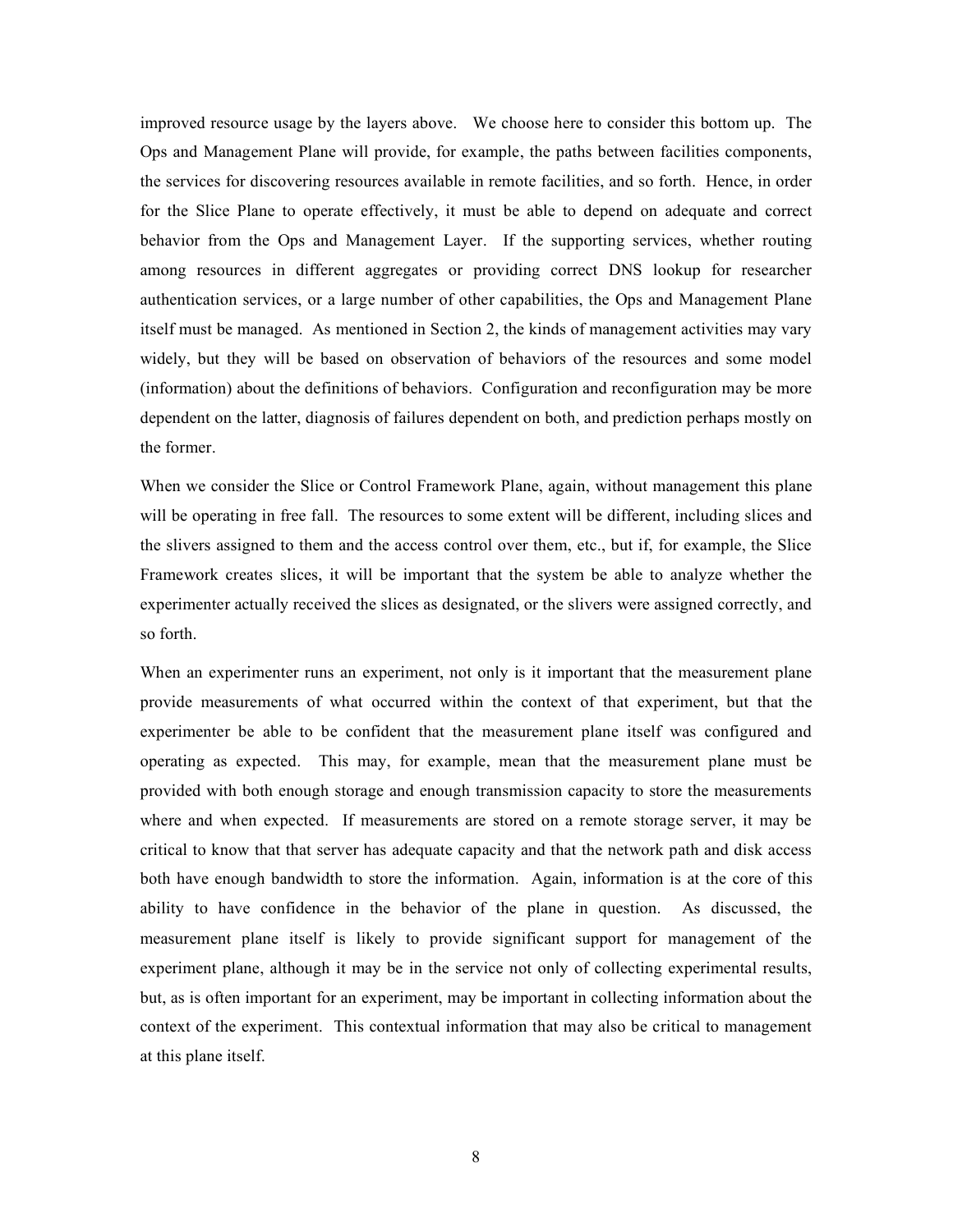To complement this layered model of management, there will also need to be a federated approach to management. As discussed in Section 3, one of the key features of a federation is the retention of local control over local resources. Control is reflective of management. Thus, as the SFA proposes, an individual aggregate or peer network will retain allocation and access control over the resources that it makes available. This needs to be reflected in local management as well, although as with federated control, cooperation and coordination will also be critical. Thus, a management architecture must support not only local control, but local choice to collaborate and cooperate not only in the provision of resources but in the management of the collection or federation of them. It is well understood that just because a each element of set of resources is operating within specification, one cannot conclude necessarily that the composition of the resources is operating as intended or desired. Thus, for the federation to operate successfully, not only will some of the management responsibility remain under local control, but it will also be necessary to support an approach to cooperation and sharing of information, knowledge and expertise in management.<sup>2</sup>

We argue here that an information substrate will be required both within each plane of the GENI architecture and under the local control of each federant, but more than that, coordination both across the planes and among federants will be key to the success of that management framework. As with the issue of sharing some amount of information across federants, it will also be critical for effective management to make management information, and especially knowledge inferred from the underlying data accessible among the planes. We therefore suggest that at the core of an effective approach to management will be an information plane, supported orthogonally to the previously defined architectural planes and across the federation, with both a means of identifying the information with respect to its nature, type or ontology, and with access control adequate to the requirements of the federants. This combination of abstraction control and access control will be reflective of the two dimensions of the GENI architecture. Keys to the design of such a capability will be availability to each element of each plane, discovery of the availability of the

 $\overline{a}$ 

<sup>&</sup>lt;sup>2</sup> The canonical example I use of this problem is to imagine a path in a network composed of a set of nodes and links, in which each link operates within bounds by dropping no more than 5% of its traffic. Being able to confirm that each link under independent management is operating correctly within bounds does not allow one to conclude that the composed path is even operational, not to mention providing adequate in performance.